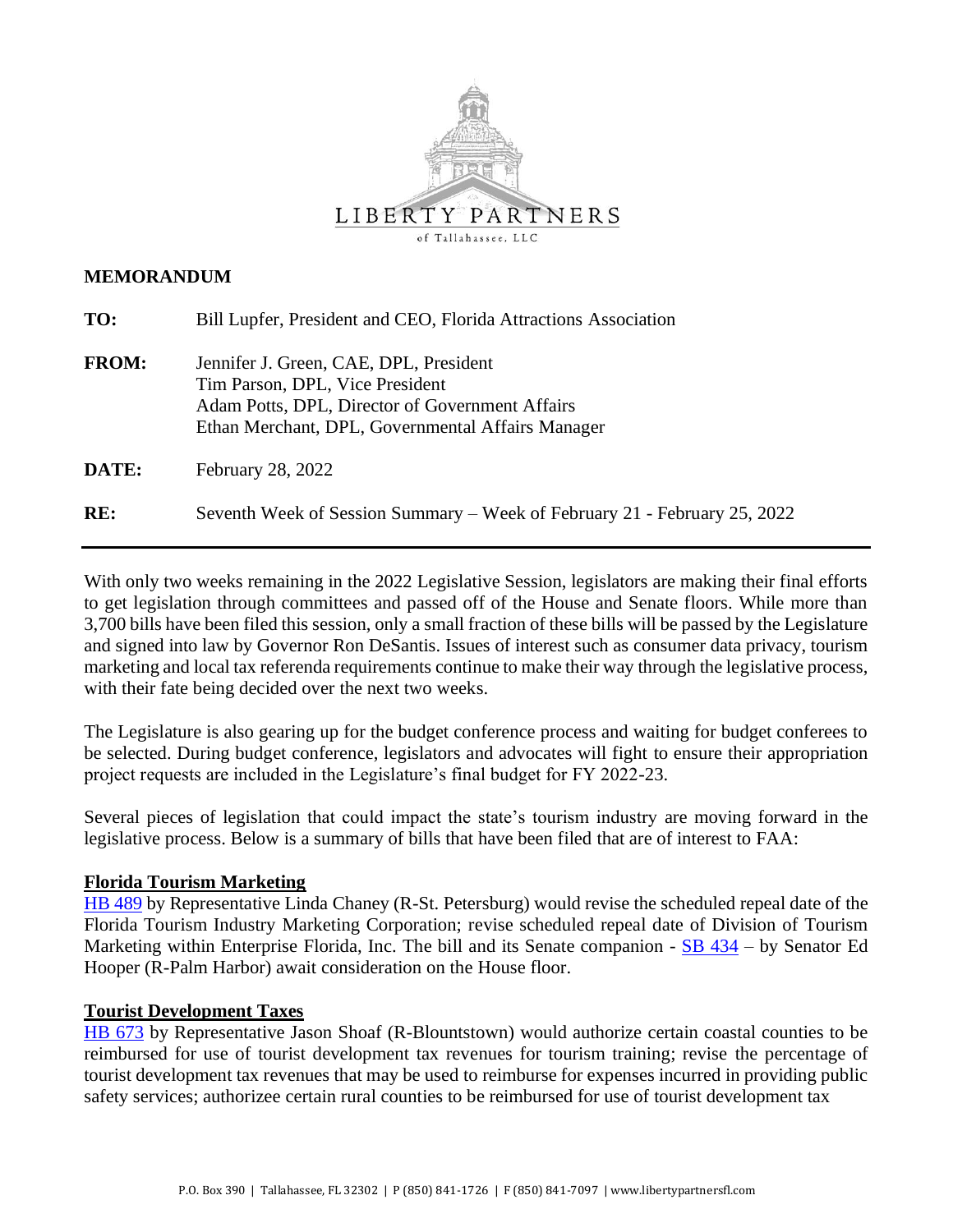February 28, 2022 Page 2

revenues for certain purposes regardless of whether certain other requirements are met. The bill awaits its final hearing in the House Commerce Committee. The Senate companion – [SB 1542](https://www.flsenate.gov/Session/Bill/2022/1542) – by Senator George Gainer (R-Panama City) has not received a committee hearing.

## **Tourist Development Taxes**

[HB 6075](https://www.myfloridahouse.gov/Sections/Bills/billsdetail.aspx?BillId=73902&SessionId=93) by Representative Anna Eskamani (D-Orlando) would remove a provision requiring a specified percentage of all tourist development tax revenues to be used to promote & advertise tourism. The bill has not received a committee hearing. The Senate companion - [SB 1898](https://www.flsenate.gov/Session/Bill/2022/1898) – by Senator Gary Farmer Jr. (D-Fort Lauderdale) has not received a committee hearing.

# **Local Tax Referenda Requirements**

[HB 777](https://www.myfloridahouse.gov/Sections/Bills/billsdetail.aspx?BillId=75205&SessionId=93) by Representative Will Robinson (R-Bradenton) would require referenda elections related to tourist development taxes, tourist impact taxes, children's services & independent special district property taxes, increases in county & municipal ad valorem tax millages, ninth-cent fuel tax, local option fuel taxes, & certain school district millage elections to be held on day of general elections. The bill passed the House floor on Thursday, February  $24<sup>th</sup>$  and awaits action in the Senate. The Senate companion –  $\underline{SB}$  1194 – by Senator Jim Boyd (R-Bradenton) passed the Senate Appropriations Committee on Tuesday and awaits consideration on the Senate floor.

## **HB 9 - Consumer Data Privacy**

[HB 9](https://www.myfloridahouse.gov/Sections/Bills/billsdetail.aspx?BillId=76556&SessionId=93) by Representative Fiona McFarland (R-Sarasota) would require collectors to provide notice to consumers about data collection, sharing, & selling practices; provide consumers the right to request data be disclosed, deleted, or corrected & to opt-in or opt-out of sale or sharing of such data; provide nondiscrimination measures, methods for requesting data & opting-in or opting-out of sale or sharing of such data, private cause of action, enforcement, & jurisdiction; preempt regulation of consumer date collection, sharing, & selling to the state. The bill passed the House Judiciary Committee on Wednesday, February  $23<sup>rd</sup>$  and awaits consideration on the House floor. The Senate companion – [SB 1864](https://www.flsenate.gov/Session/Bill/2022/1864) – by Senator Jennifer Bradley (R-Orange Park) has not received a committee hearing.

## **Acceptance of Cash Payments by Businesses**

[HB 233](https://www.myfloridahouse.gov/Sections/Bills/billsdetail.aspx?BillId=73352&SessionId=93) by Representative Matt Willhite (D-Wellington) would require certain businesses to accept cash payments for services; prohibit fees or conditions for such transactions; provide exceptions, penalties, & rulemaking authority. The bill has not received a committee hearing. The Senate companion  $-\underline{SB}$  408 – by Senator Shevrin Jones (D-Miami Gardens) has not received a committee hearing.

## **Vacation Rentals**

[HB 325](https://www.myfloridahouse.gov/Sections/Bills/billsdetail.aspx?BillId=73530&SessionId=93) by Representative Jason Fischer (R-Jacksonville) would require advertising platforms to collect & remit taxes for certain transactions; revise regulated activities of public lodging establishments & public food service establishments preempted to state; expand authority of local laws, ordinances, or regulations to include requiring vacation rentals to register with local vacation rental registration programs; preempt regulation of advertising platforms to state; authorize division to issue & deliver notice to cease & desist for certain violations; provide that such notice does not constitute agency action for which hearings may be sought; authorize division to collect attorney fees & costs; authorize division to impose fine on